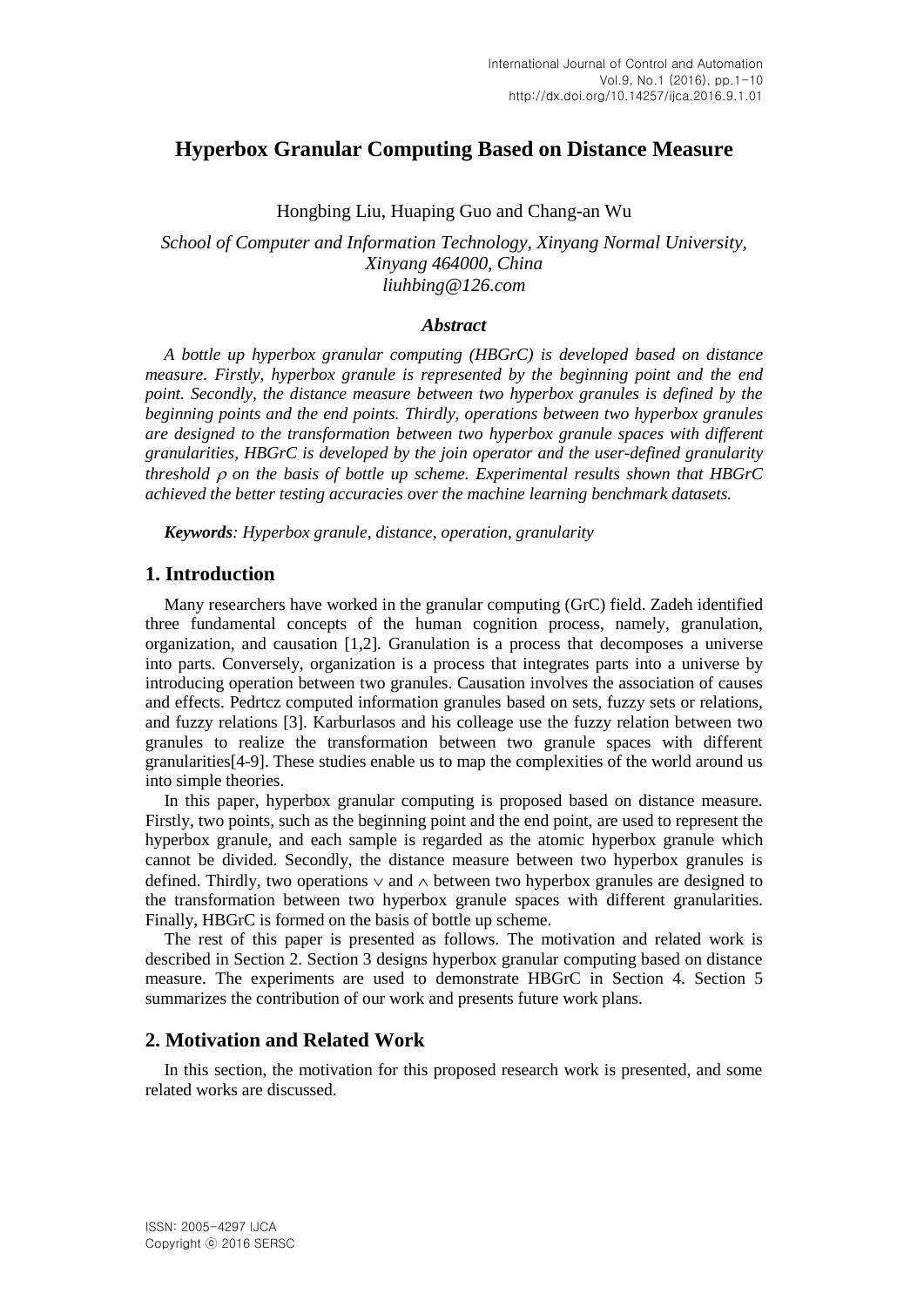International Journal of Control and Automation Vol.9, No.1 (2016)

#### **2.1. Motivation**

For GrC in the view of set theory, the granule is represented as the subset for the training set *S*. In general, distance between two non-empty sets is the minimum of the distances between any two of their respective points [10], *i.e*.

$$
d(A,B) = \min_{x \in A, y \in B} d(x, y) \tag{1}
$$

where  $d(x, y)$  is Euclidean distance between two points. For aforementioned distance formula (1), it is suitable that intersection of set *A* and set *B* is empty set. In Figure 1, sets *A*={ $x_1$ ,  $x_2$ ,  $x_3$ ,  $x_4$ ,  $x_5$ } and *B*={ $y_1$ ,  $y_2$ ,  $y_3$ ,  $y_4$ ,  $y_5$ ,  $y_6$ } are denoted by ball *A* and *B*. In Figure 1 (a) distance between *A* and *B* is the distance between point  $x_5$  and  $y_6$ , obviously  $d(A,B)$  is greater than 0. In Figure 1(b), distance between set *A* and *B* also is the distance between  $x_5$ and  $y_6$ . If the distance between  $x_5$  and  $y_6$  in Figure 1(a) is equal to the distance between  $x_5$ and  $y_6$  in Figure 1(b), the distance  $d(A,B)$  in Figure 1(a) is equal to the distance  $d(A,B)$  in Figure 1(b). Obviously, the distance  $d(A,B)$  in Figure 1(b) is less than Figure 1(a), but  $d(A,B)$  in Figure 1(b) is equal to Figure 1(b) according to formula (1). Distance formula (1) does not reflect the real distance between two sets, and we define the distance between two sets, where sets are represented as the form of hyperbox, and form the hyperbox granular computing based the defined distance measure.



**Figure 1. Distances Defined by Formula (1) between Two Sets**

#### **2.2. Related Work**

GrC has been proposed and studied in many fields, including machine learning and data analysis [11-14].

Two granular structures induced by a rough set are proposed by Yao: one is a partition induced by an equivalence relationship, and the other is a covering induced by a reflexive relationship. Each equivalence class can be viewed as a granule, and each block induced by the similarity relationship is regarded as a granule. Yao also suggested the inclusion measure to form granular structures. A measure of the graded inclusion of two sets is defined as

$$
\mu(A, B)=|A\cap B|/|A|
$$

 $\mu$  can be interpreted as the conditional probability that a randomly selected element in *A* belongs to *B*, which can be used to measure the degree to which *A* is a subset of *B*. *µ* can be interpreted as a fuzzy partial order relation of  $2^U$ , and the use of a complete lattice corresponds to the lattice-based fuzzy partial order relations in the fuzzy set theory.

The difference between the granular structure proposed by Yao and GrC introduced by Kaburlasos is that the fuzzy inclusion measure in GrC is computed by the ratio of the granule to its dilation or the ratio of the erosion to the original granule.

In recent years, GrC is one of main research focus [15-17]. A notion of knowledge distance is introduced to differentiate two given knowledge structures and investigate some of its important properties [16]. This is accomplished via a near rough set framework in the approximation of a pair of disjoint sets and measurement of distances between sets using various fuzzy pseudometrics [17].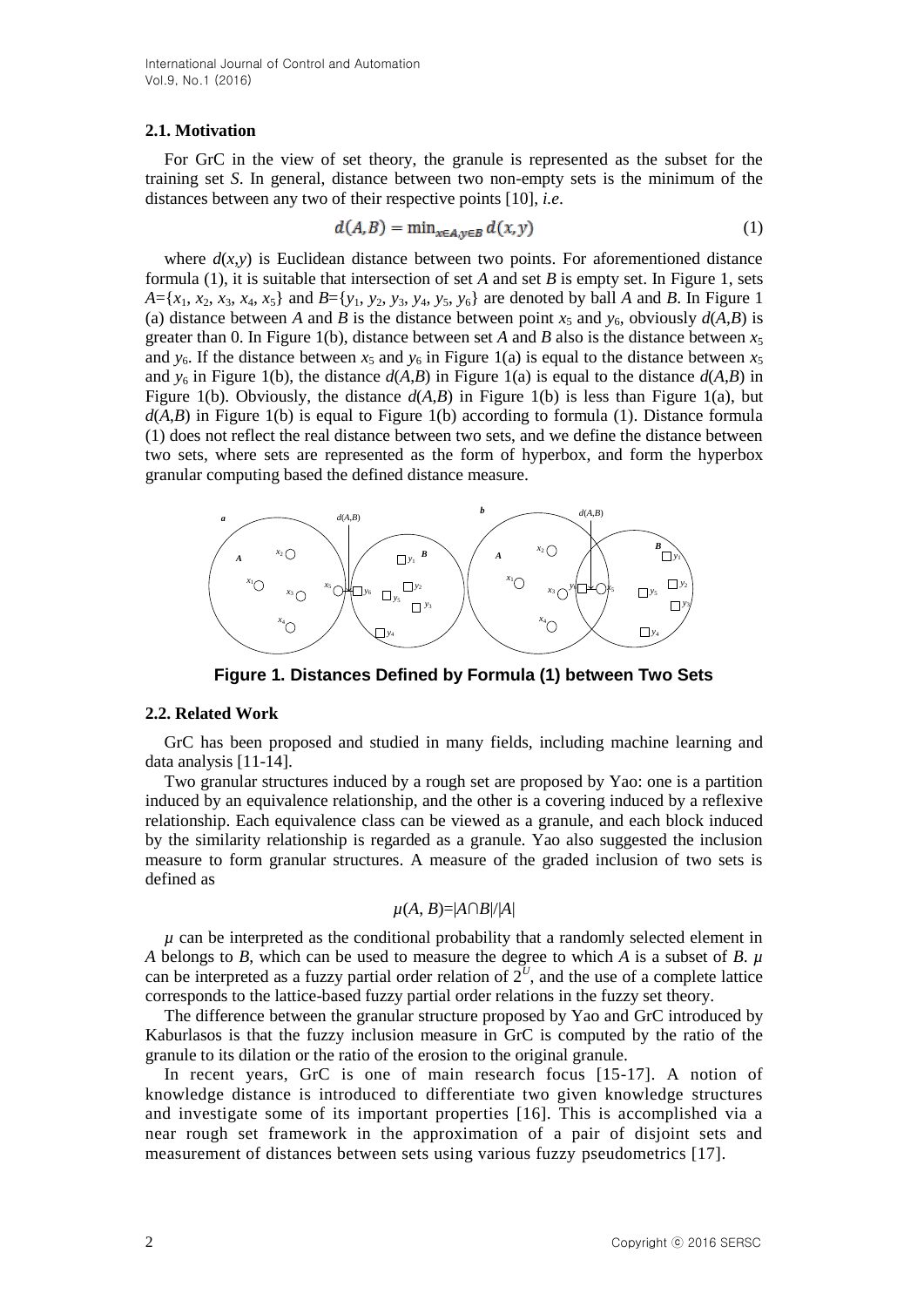### **3. Hyperbox Granular Computing Based Distance Measure**

For *N*-dimensional space, we form HBGrC in terms of the following steps. Firstly, two points called the beginning point and the end point are used to represent the hyperbox granule, and each sample is regarded as the atomic hyperbox granule which cannot be divided. Secondly, the distance measure between two hyperbox granules is defined. Thirdly, operations called join operation  $\vee$  and meet operation  $\wedge$  between two hyperbox granules are designed to the transformation two hyperbox granule spaces with different granularities. Finally, HBGrC is formed on the basis of bottle up scheme.

#### **3.1. Representation and Granularity for the Hyperbox Granule**

For the training set *S* composed of  $\ell$  *N*-dimensional input vectors, two points  $\mathbf{x}=(x_1, x_2, x_3, x_4, x_5, x_6, x_7, x_8, x_9, x_1, x_2, x_3, x_4, x_5, x_6, x_7, x_8, x_9, x_1, x_2, x_3, x_4, x_7, x_8, x_9, x_1, x_2, x_3, x_4, x_6, x_7, x_8, x_$  $\ldots$ , *x<sub>N</sub>*) and  $y=(y_1, y_2, \ldots, y_N)$  are used to represent the hyperbox granule. The form of the granule is HB= $(x, y, g)$ , where  $x \le y$ .  $x \le y$  is the partial order relation between two vectors and defined as follows.

$$
x \leq y = x_1 \leq y_1 \& x_2 \leq y_2 \& \dots \& x_N \leq y_N
$$

 $\leq$  is the less than or equal relation between two scalars. Here, point *x* is called the beginning point, and *y* is called the end point. The granularity is the size of hyperbox granule and defined as the distance between the beginning point and the end point.

For example, in two-dimensional space,  $HB_1 = [0.1, 0.2, 0.4, 0.6, 0.5]$  represents the hyperbox granule shown in Figure 2 which has the beginning point (0.1, 0.2) and the end point (0.4, 0.6). The length of hyperbox granule equals 0.4, and its width equals 0.3. The granularity of hyperbox granule is 0.5, which is determined by the beginning point and the end point. The another example is the atomic hyperbox granule  $HB_2=[0.5, 0.6, 0.5,$ 0.6, 0] shown in Figure 2 with the granularity 0, which represents the single point (0.5, 0.6).



**Figure 2. Hypergranules in 2-dimensional Space**

#### **3.2. Distance Measure**

Distance is a numerical description of how far apart objects are. Distance between two hyperbox granules is the measure of farness between two objects, such as hyperbox granules. In analytic geometry, the distance between two points of the xy-plane can be found using the distance formula. In the Euclidean space  $\mathbb{R}^N$ , the distance between two points is usually given by the Euclidean distance. In mathematics, in particular geometry, a distance function on a given set *M* is a function *d*:  $M \times M \rightarrow R$ , where *R* denotes the set of real numbers. Similarly, in granule space induced the hyperbox granules, we define the distance between two hyperbox granules  $HB_1=(Bp_1,Ep_1,g_1)$  and  $HB_2=(Bp_2,Ep_2,g_2)$  as follows.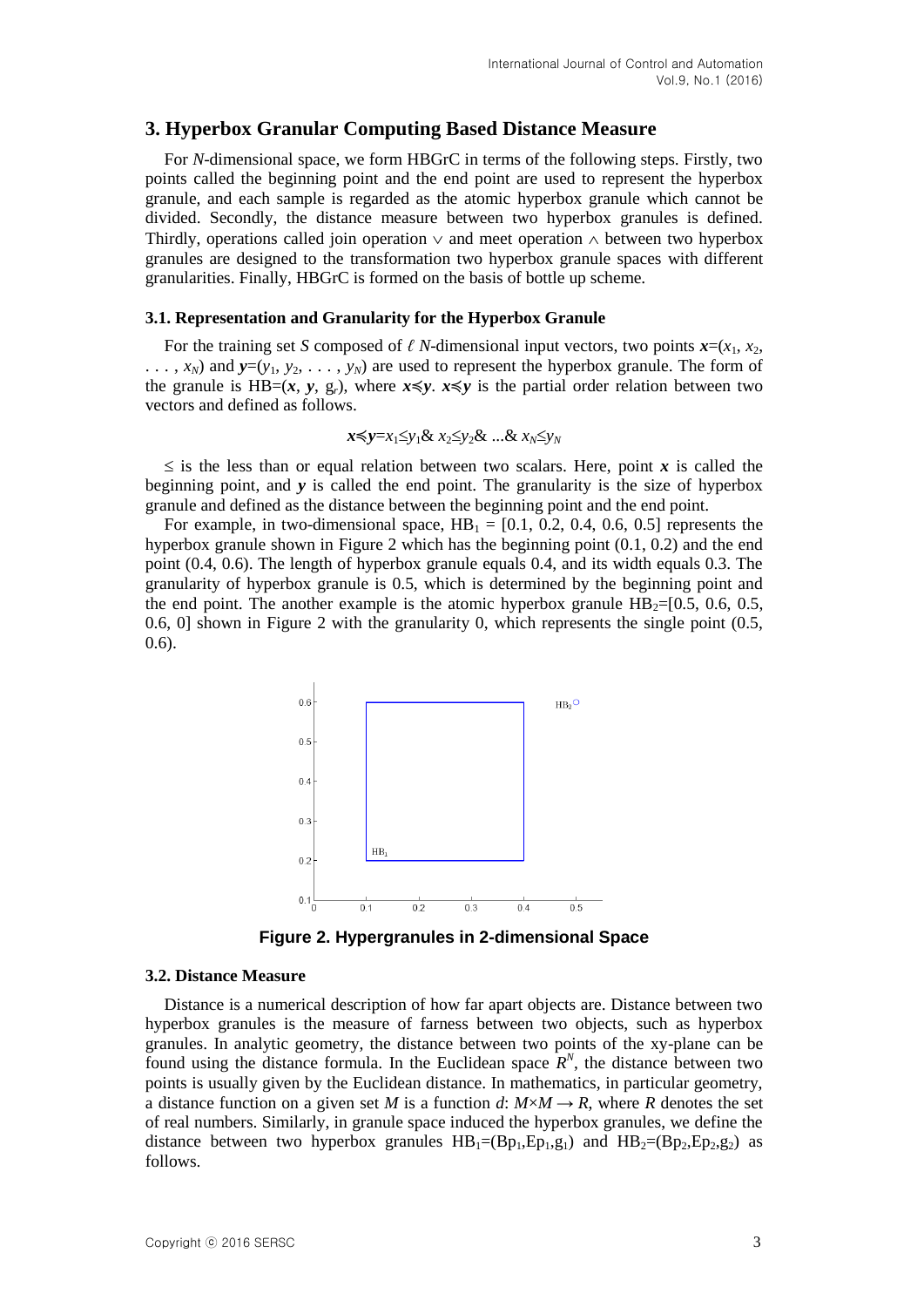Firstly, the distance between point P and hyperbox granule HB is defined as

$$
D(P,HB)=d(P,Bp)+d(P,Ep)-d(Bp,Ep)
$$
\n(1)

where Bp is the beginning point and denoted as  $Bp=(x_1,x_2,...,x_N)$ , Ep is the end point and denoted as  $Ep=(y_1,y_2,...,y_N)$ ,  $d(...)$  is the Manhattan distance between two points.

We explain the distance between point and hyperbox granule HB in 2-dimensional space. For HB =  $[0.1 \ 0.2 \ 0.4 \ 0.3 \ 0.316]$  and the point  $P(0.3,0.4)$ ,  $d(P,Bp)=0.4$ ,  $d(P, Ep)=0.2$ ,  $d(Bp, Ep)=0.4$ ,  $D(P, HB)=0.2$ . The location of P and HB is shown in Figure 3.



**Figure 3. Distance between a Point and a Hyperbox Granule**

Suppose  $P=(p_1, p_2,...,p_N)$ , *D*(P,HB)=*d*(P,Bp)+*d*(P,Ep)-*d*(Bp,Ep)  $= |p_1 - x_1| + |p_2 - x_2| + ... + |p_N - x_N| + |y_1 - p_1| + |y_2 - p_2| + ... + |y_N - p_N| - (|y_1 - x_1| + |y_2 - x_2| + ... + |y_N - x_N|)$  $=(|p_1-x_1|+|p_1-y_1|+|y_1-x_1|)+(|p_2-x_2|+|p_2-y_2|+|y_2-x_2|)+...+(|p_N-x_N|+|p_N-y_N|+|y_N-x_N|)$  $>0$ **Theorem 1.** P is included in HB if and only if  $D(P,HB)=0$ **Proof.** Suppose Bp= $(x_1, x_2, ..., x_N)$ , Ep= $(y_1, y_2, ..., y_N)$ , P= $(p_1, p_2, ..., p_N)$ . If P is included in HB, Bp $\leq$ P and P $\leq$ Ep,  $d(P, Bp)=p_1-x_1+p_2-x_2+...+p_N-x_N$ .  $d(P, Ep) = y_1 - p_1 + y_2 - p_2 + ... + y_N - p_N$ ,  $d(P, Bp) + d(P, Ep)$  $= p_1 - x_1 + p_2 - x_2 + \ldots + p_N - x_N + y_1 - p_1 + y_2 - p_2 + \ldots + y_N - p_N$  $=y_1-x_1+y_2-x_2+...+y_N-x_N$  $= d$ (Bp,Ep) namely  $D(P, HB) = d(P, Bp) + d(P, Ep) - d(Bp, Ep) = 0.$  $D(P, HB) = d(P, Bp) + d(P, Ep) - d(Bp, Ep)$ =  $|p_1-x_1|+|p_2-x_2|+...+|p_N-x_N|+|y_1-p_1|+|y_2-p_2|+...+|y_N-p_N|-(|y_1-x_1|+|y_2-x_2|+...+|y_N-x_N|)$  $=\sum_{i=1}^{N}(|y_i-p_i|+|x_i-p_i|-|y_i-x_i|)=0$ because  $|y_i - p_i| + |x_i - p_i| - |y_i - x_i| \ge 0$  and  $x_i \le y_i$ ,  $|y_i - p_i| + |x_i - p_i| - |y_i - x_i| = 0$ , namely  $x_i \le p_i$  and  $p_i \le y_i$ . P is included in HB.

Secondly, the distance between two hyperbox granules  $HB_1=(Bp_1, Ep_1, g_1)$  and  $HB_2=(Bp_2, Ep_2, g_2)$  is defined as

$$
D(HB_1,HB_2)=(D(Bp_1,HB_2)+D(Ep_1,HB_2))/2
$$
\n(2)

The distance between two hyperbox granule has the follow properties.

**Property 1.**  $D(HB_1, HB_2) \ge 0$ ,  $D(HB_1, HB_2) = 0 \Leftrightarrow HB_1 \subset HB_2$ 

**Proof.** Because  $D(Bp_1, HB_2) \ge 0$  and  $D(Ep_1, HB_2) \ge 0$ ,

 $D(HB_1, HB_2) = (D(Bp_1, HB_2) + D(Ep_1, HB_2))/2 \ge 0.$ 

If  $D(HB_1, HB_2)=0$ ,  $D(Bp_1, HB_2)=0$  and  $D(Ep_1, HB_2)=0$ . Both  $Bp_1$  and  $Ep_1$  are included in hyperbox granule  $HB_2$ , namely  $HB_1\subset HB_2$ .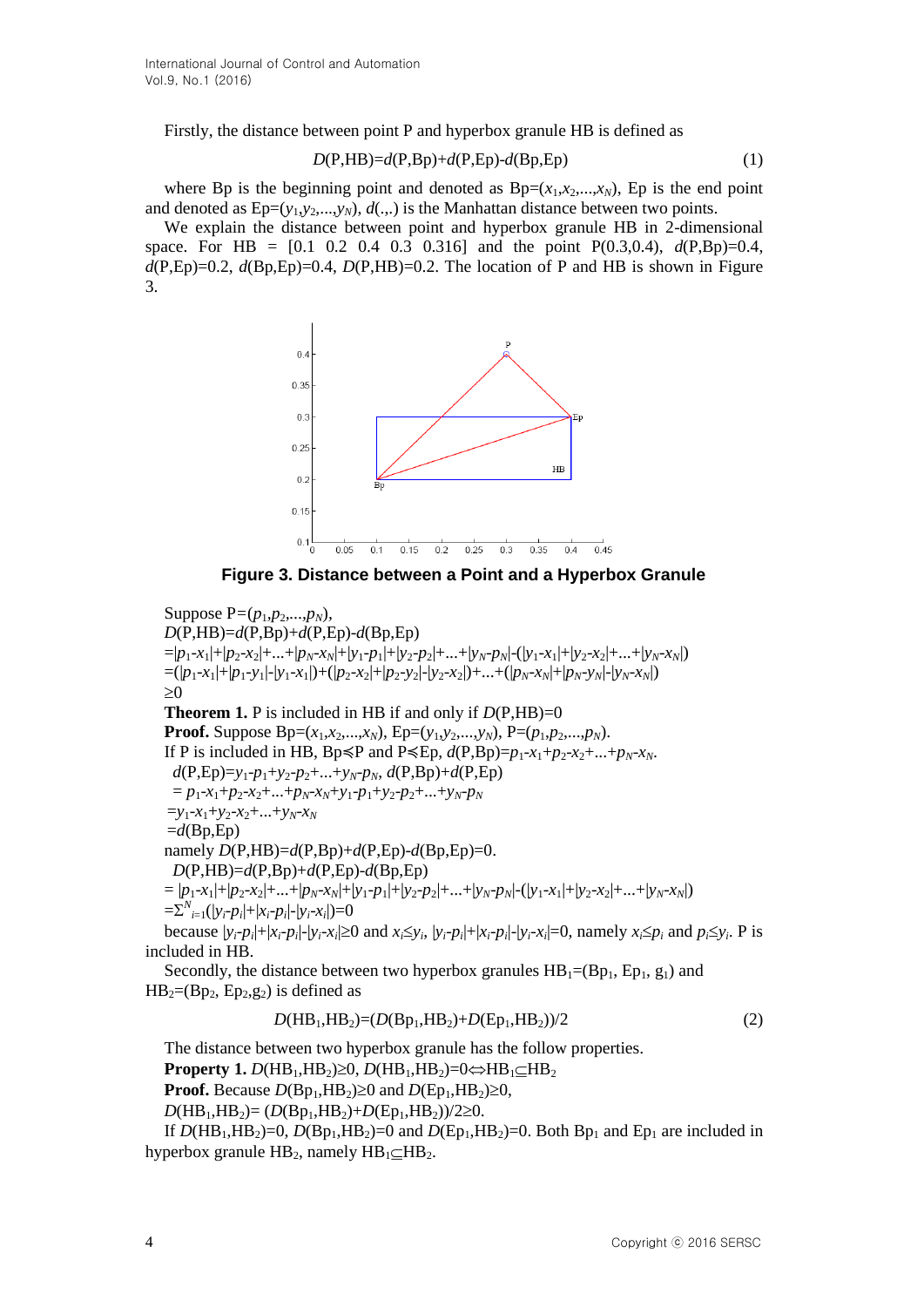If  $HB_1\subset HB_2$ , both  $Bp_1$  and  $Ep_1$  are included in hyperbox granule HB<sub>2</sub>. According to theorem 1,  $D(Bp_1, HB_2)=0$  and  $D(Ep_1, HB_2)=0$ , namely

 $D(HB_1, HB_2) = (D(Bp_1, HB_2) + D(Ep_1, HB_2))/2 = 0$ 

**Property 2.**  $D(HB_1,HB_2) \neq D(HB_2,HB_1)$ 

**Proof.**  $D(HB_1, HB_2) = (D(Bp_1, HB_2) + D(Ep_1, HB_2))/2$ 

 $=(d(Bp_1,Bp_2)+d(Bp_1,Ep_2)-d(Bp_2,Ep_2)+d(Ep_1,Bp_2)+d(Ep_1,Ep_2)-d(Bp_2,Ep_2))/2$ 

 $=(d(Bp_1, Bp_2)+d(Bp_1, Ep_2)+d(Ep_1, Bp_2)+d(Ep_1, Ep_2))/2-d(Bp_2, Ep_2)$ 

Similarly,  $D(HB_1, HB_2) = (d(Bp_1, Bp_2) + d(Bp_1, Ep_2) + d(Ep_1, Bp_2) + d(Ep_1, Ep_2))$ /2-

```
d(Bp<sub>1</sub>,Ep<sub>1</sub>).
```
Generally,  $D(HB_1, HB_2) \neq D(HB_2, HB_1)$ , especially,  $D(HB_1, HB_2) = D(HB_2, HB_1)$  when  $d$ (Bp<sub>1</sub>, Ep<sub>1</sub>)= $d$ (Bp<sub>2</sub>,Ep<sub>2</sub>).

For 2-dimensional space, two hyperbox granules  $HB_1=[0.2 \ 0.1 \ 0.3 \ 0.4 \ 0.316]$  and  $HB_2=[0.25\;0.15\;0.4\;0.5\;0.381]$ , the distance between  $HB_1$  and  $HB_2$  are shown in Figure 3. In the figure,  $d(Bp_1, Bp_2) = 0.1$ ,  $d(Bp_1, Ep_2) = 0.6$ ,  $d(Ep_1, Bp_2) = 0.4$ ,  $d(Ep_1, Ep_2) = 0.2$ ,  $d$ (Bp<sub>1</sub>,Ep<sub>1</sub>)=0.3,  $d$ (Bp<sub>2</sub>,Ep<sub>2</sub>)= 0.5, *D*(HB<sub>1</sub>,HB<sub>2</sub>)=0.15, *D*(HB<sub>2</sub>,HB<sub>1</sub>)=0.35.

#### **3.3. Operations between Two Hyperbox Granules**

In N-dimensional space, any two points  $x=(x_1,x_2,...,x_N)$  and  $y=(y_1,y_2,...,y_N)$  can be formed a hyperbox granule HB=(Bp,Ep), where  $Bp=x\wedge y=(\min\{x_1,y_1\},\min\{x_2,y_2\},...,\min\{x_N,y_N\})$  and  $Ep = x\vee y=(\max\{x_1,y_1\},\min\{x_2,y_2\},...,\min\{x_N,y_N\})$  $max\{x_2, y_2\}, \ldots, \max\{x_N, y_N\}.$ 

The join operator  $\vee$  between two hyperbox granules is designed to achieve the hyperbox granule with larger granularity compared with the original hyperbox granules. For two hyperbox granules  $HB_1=(Bp_1,Ep_1)$  and  $HB_2=(Bp_2,Ep_2)$ , the join operation  $\vee$  is designed as follows.

$$
HB_1 \vee HB_2 = (Bp_1 \wedge Bp_2, Ep_1 \vee Ep_2)
$$
\n(3)

Conversely, the meet operation  $\wedge$  between two hyperbox granules is designed to obtain the hyperbox granule with the smaller granularity compared with the original hyperbox granules. The meet operation  $\wedge$  is designed as follows.

$$
HB_1 \wedge HB_2 = \begin{cases} (Bp_1 \vee Bp_2, Ep_1 \wedge Ep_2) & Bp_1 \vee Bp_2 \le Ep_1 \wedge Ep_2 \\ \emptyset & \text{Otherwise} \end{cases}
$$
(4)

From formula (3), we can see  $Bp_1 \wedge Bp_2 \preccurlyeq Bp_1$ ,  $Bp_1 \wedge Bp_2 \preccurlyeq Bp_2$ ,  $Bp_1 \preccurlyeq Ep_1 \vee Ep_2$ ,  $Bp_2 \le Ep_1 \vee Ep_2$ ,  $||Bp_1 \wedge Bp_2-Ep_1 \vee Ep_2||_2 \ge ||Bp_1-Ep_1||_2$ ,  $||Bp_1 \wedge Bp_2-Ep_1 \vee Ep_2||_2 \ge ||Bp_2-Ep_2||_2$ , namely the granularity of  $HB_1\vee HB_2$  is greater than or equal to the granularities of  $HB_1$ and HB<sub>2</sub>, and the operation  $\vee$  induces the hyperbox granule with larger granularity compared with original granules. From formula (4), we draw the opposite conclusion that the meet operation induces the hyperbox granule with the smaller granularity compared with original granules.

We explain the operation  $\vee$  and operation  $\wedge$  between two hyperbox granules in 2dimensional space. For hyperbox granules  $HB_1=[0.2, 0.1, 0.3, 0.4, 0.316]$  and  $HB_2=[0.25, 0.4, 0.316]$ 0.15, 0.4, 0.5, 0.381], the join hyperbox granule is HB=[0.2, 0.1, 0.4, 0.5, 0.5] shown in Figure 4, the meet hyperbox granule is HB=[0.25,0.15,0.3,0.4, 0.255] shown in Figure 5.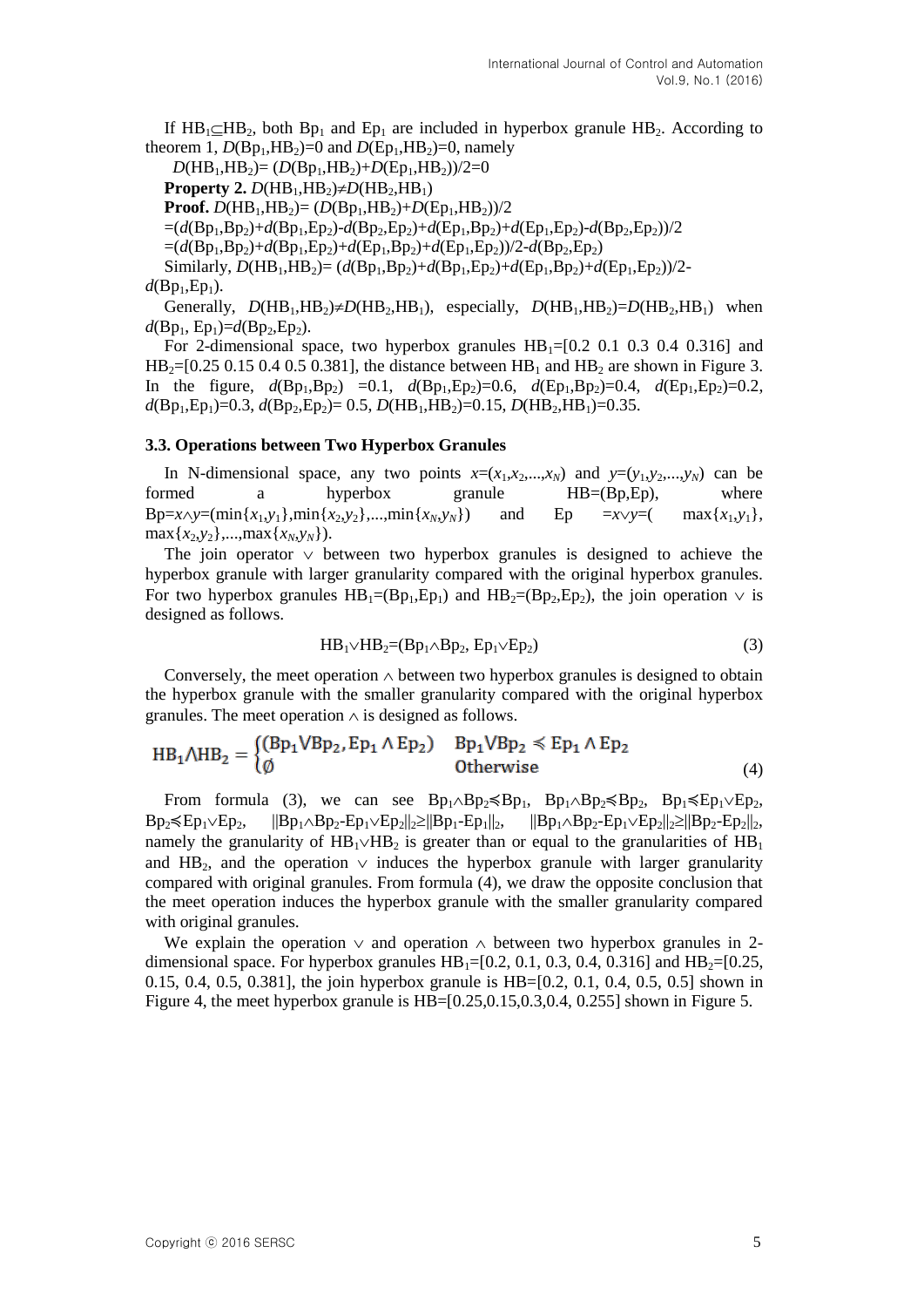International Journal of Control and Automation Vol.9, No.1 (2016)



**Figure 4. Two Hyperbox Granules and their join Hyperbox Granule**



**Figure 5. Two Hyperbox Granules and their Meet Hyperbox Granule**

#### **3.4. The Hyperbox Granular Computing Based on Distance Measure**

For training set *S*, the granular computing classification algorithms are proposed by the following steps. Firstly, the samples are used to form the atomic granule. Secondly, the threshold of granularity is introduced to conditionally union the atomic granules by the aforementioned join operation, and the granule set is composed of all the join granules. Thirdly, if all atomic granules are included in the granules of *GS*, the join process is terminated, otherwise, the second process is continued. The algorithms include training process and testing process which are listed as follows.

Suppose the hyperbox atomic granules with the same class labels induced by *S* are  $g_1$ ,  $g_2, g_3, g_4, g_5$ . The training process can be described as the following tree structure shown in Figure 6, leafs denote the atomic hyperbox granules, root denotes *GS* including its child nodes  $G_1$ ,  $G_2$ , and  $g_3$ .  $G_1$  is induced by join operation of child nodes  $g_1$  and  $g_2$ ,  $G_2$  is the join hyperbox granule of  $g_4$  and  $g_5$ ,  $g_3$  is the atomic hyperbox granule. The whole process of obtaining *GS* is the bottle up process.



**Figure 6. The Training Process of Training Set Including 5 Samples**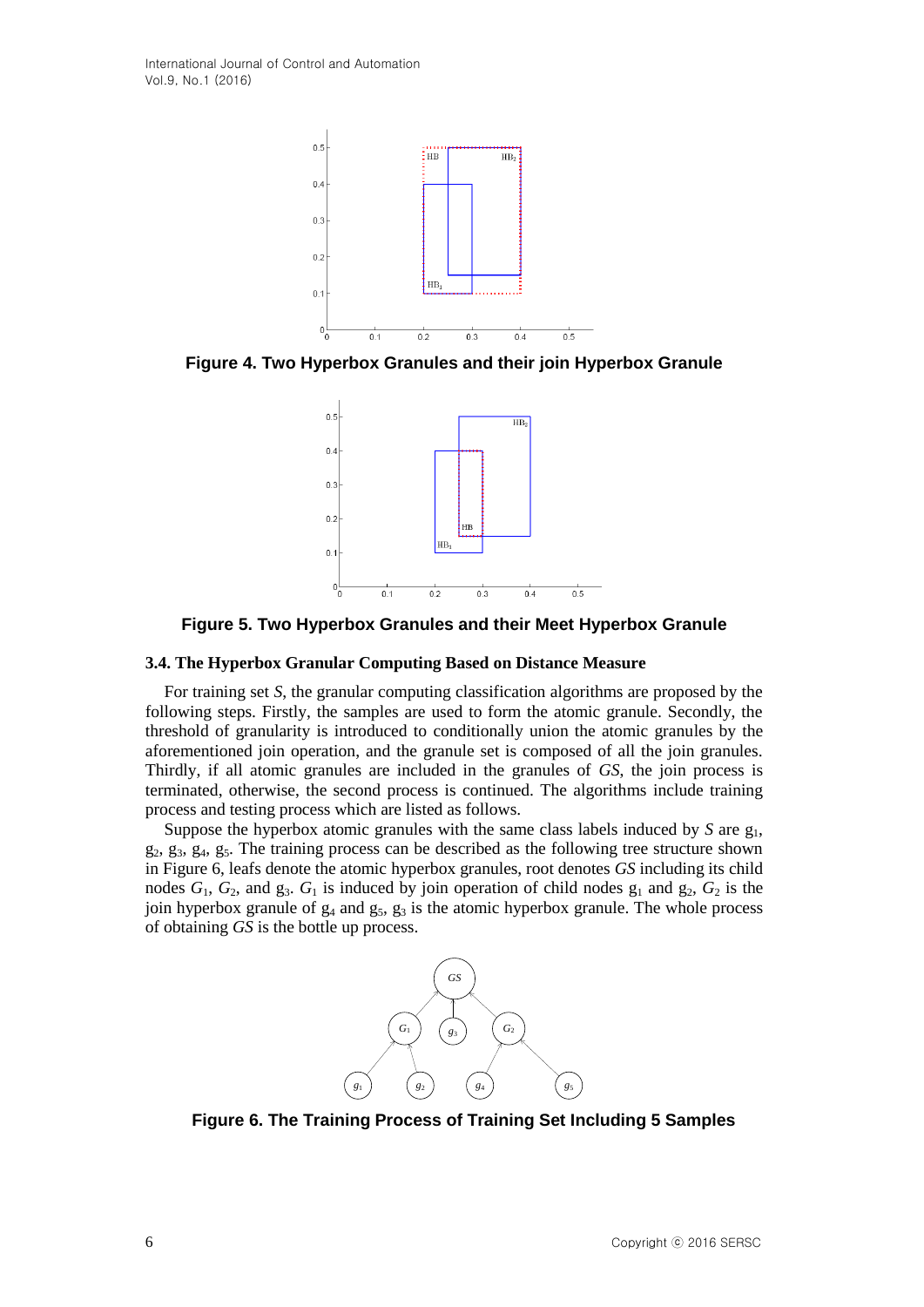The training algorithm and testing algorithm are described as algorithm1 and algorithm2.

| <b>Algorithm1.</b> Training process                                                            |
|------------------------------------------------------------------------------------------------|
| Input: Training set S, threshold $\rho$ of granularity, the class number <i>n</i>              |
| Output: Granule set GS, the class label lab                                                    |
| S1. initialize the granule set $GS=\varnothing$ , $lab=\varnothing$                            |
| $S2. i=1$                                                                                      |
| S3. select the samples with class $i$ , and form set $X$                                       |
| S31. initialize the granule set $GSt = \emptyset$                                              |
| $S32. j=1$                                                                                     |
| S33. for the <i>j</i> th sample $x_i$ in X, form the corresponding atomic granule $G_i$        |
| S34. $k=1$                                                                                     |
| S35. compute the distance $d_{ik}$ between the atomic granule $G_i$ and the kth                |
| granule $G_k$ in $GSt$                                                                         |
| S36. $k=k+1$                                                                                   |
| S37. find the minimal distance $d_{im}$                                                        |
| S38. if the granularity of the join of $G_i$ and $G_m$ is less than or equal to $\rho$ , the   |
| granule $G_m$ is replace by the join, otherwise $G_i$ is the new member of GSt.                |
| S39. remove $x_i$ until X is empty.                                                            |
| S4. $GS = GS \cup GSt$ , $lab = lab \cup \{i\}$                                                |
| S5. if <i>i</i> = <i>n</i> , output GS and class <i>lab</i> , otherwise <i>i</i> = <i>i</i> +1 |
| <b>Algorithm2.</b> Testing process                                                             |
| Input: inputs of unknown datum $x$ , granule set $GS$ , the class label lab                    |
| Output: class label of $x$                                                                     |
| S1. $x$ is represented as granule g                                                            |
| S2. for $i = 1$ : $ GS $                                                                       |
| S3. compute the distance $d_i$ between g and $g_i$ in GS                                       |
| S4. find the minimal distance $d_m$                                                            |
| S5. find the corresponding class label of the $g_m$ as the label of x                          |
|                                                                                                |

### **4. Experiments**

We compared HBGrC with KNN by classification problems including classification in 2-dimensional space and N-dimensional space. For the selection of parameter  $\rho$  of HBGrC and parameter K of KNN, we used the stepwise refinement strategy. All the experiments are performed with an 3.2GHz Intel(R) Core(TM) i5 CPU and 8GB RAM, running Microsoft Windows7 and Matlab2008.

For the selection of parameter  $\rho$ , we used the stepwise refinement strategy. Firstly, we explored the probable optimal parameter  $\rho$ . Secondly, the optimal parameter is found near the probable optimal parameter. The maximal testing accuracy is the selection indicator of optimal parameter.

#### **4.1. Classification in 2-dimensional Space**

The spiral classification is a difficult problem to be classified and is used to evaluate the performance of classifiers. The training data are generated by the method proposed in [7]. The training set and the testing set in reference [8] are used to evaluate the performance of GrC.

For the selection of parameter, if all the training data are used to form a granule, the granularity of the granule is 1.09. Firstly, the parameter is from 1.0 to 0 with step 0.1, and the probable optimal parameter is from 0.2 to 0. Secondly, the parameter is selected from 0.2 to 0 with step 0.01 in the interval [0, 1], and the optimal parameter is 0.09, which made HBGrC achieved the best testing accuracy.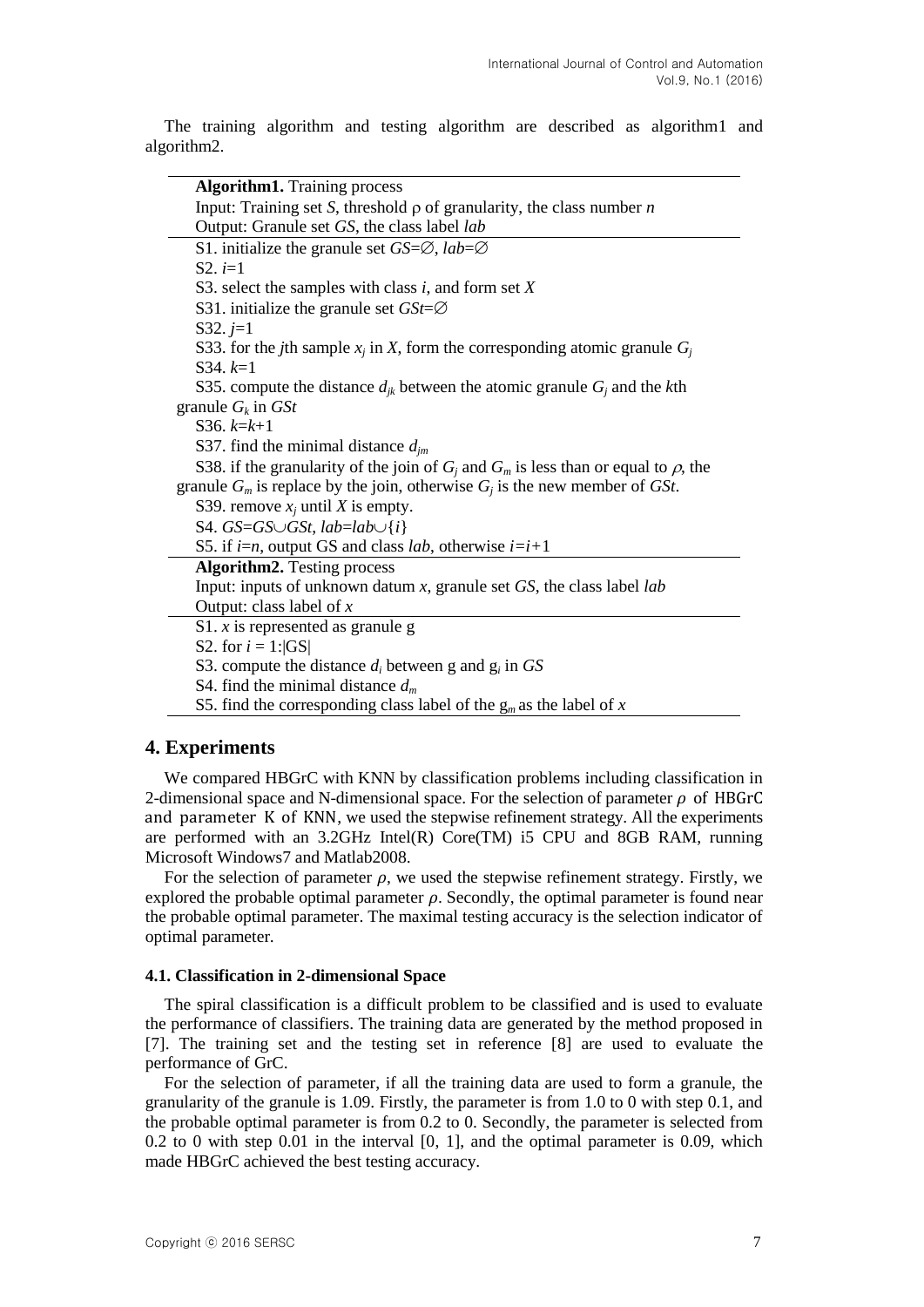HBGrC achieved the best testing accuracy and the GS included 102 hyperbox granules when  $\rho$ =0.09. The relation between  $\rho$  and training accuracy and the relation between  $\rho$ and testing accuracy are shown in Figure 6. From the figure, we saw the classification accuracy increases when the threshold of granularity decreases. Namely, the granule set including hyperbox granules with the small granularities achieved the large classification accuracy. The training data and achieved hyperbox granules were shown in Figure 7.



**Figure 6. The Relation between**  $\rho$  **and the Classification Accuracies** 



**Figure 7. The Training Data and Achieved Hyperbox Granules**

### **4.2. Classification in N-dimensional Space**

Six data sets, named skin, pendigits, image, optdigits, shuttle, and madelon, are list in table 1 and selected to verify the classification performances of HBGrC in N-dimensional space.

| Datasets  | Inputs | Outputs | Training size | Testing |
|-----------|--------|---------|---------------|---------|
|           |        |         |               | size    |
| Skin      |        |         | 163371        | 81686   |
| shuttle   |        |         | 43500         | 14500   |
| pendigits | 16     | 10      | 7494          | 3498    |
| image     | 19     |         | 210           | 2100    |
| optdigits | 64     | 10      | 3823          | 1797    |
| madelon   | 500    |         | 2000          | 600     |

**Table 1. The Data Sets of Classification Problems in N-Dimensional Space**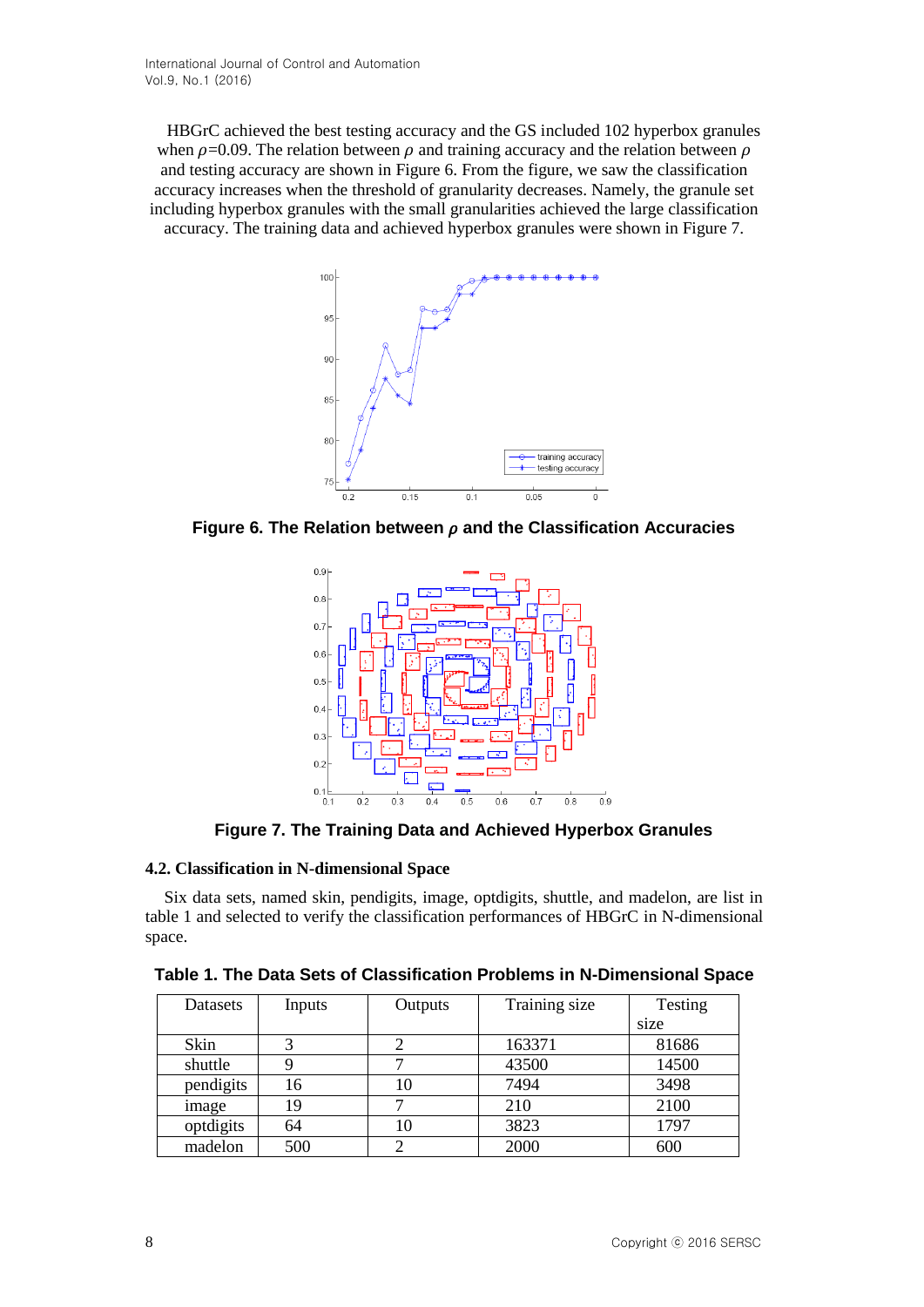Table 2 lists the classification performances, including the number of granules (Ng), the training accuracy, and the testing accuracy. From table 2, we can see, (1) HBGrC achieved the better testing accuracies than KNN, (2) HBGrC needed the less number of granules than KNN. Data set skin is not applicable to KNN for large number of training data. The optimal testing accuracies are 99.8839% (shuttle), 97.799% (pendigits), 87.667% (image) 97.997% (optdigits), 76.833% (madelon) by KNN algorithms. For the data set skin, owing to the large training size, the computer is out of memory. We used the selection of parameter  $\rho$ . HBGrC achieved the better or the same testing accuracies, such as 99.332% (skin), 99.91% (shuttle), 97.827% (pendigits), 92.619% (image), 97.997% (optdigits), 73.883% (madelon), and the less granule number compared with KNN.

| Datas   | algorith     | Parameter | Ng    | Training | Testin   |
|---------|--------------|-----------|-------|----------|----------|
|         |              |           |       |          |          |
| ets     | ms           | $\rho/K$  |       | accuracy | g        |
|         |              |           |       |          |          |
|         |              |           |       |          | accuracy |
| Skin    | <b>HBGrC</b> | 90        | 91    | 99.59    | 99.332   |
|         | <b>KNN</b>   | N/A       | N/A   | N/A      | N/A      |
| shuttle | <b>HBGrC</b> | 0.001     | 1335  | 99.995   | 99.91    |
|         | <b>KNN</b>   |           | 43500 | 100      | 99.883   |
| pendi   | <b>HBGrC</b> | 60        | 1468  | 100      | 97.827   |
| gits    | <b>KNN</b>   | 3         | 7494  | 100      | 97.799   |
| image   | <b>HBGrC</b> | 17        | 170   | 100      | 92.619   |
|         | <b>KNN</b>   |           | 210   | 100      | 87.667   |
| optidi  | <b>HBGrC</b> | 39.2      | 743   | 100      | 97.997   |
| gits    | <b>KNN</b>   |           | 3823  | 100      | 97.997   |
| madel   | <b>HBGrC</b> | 1730      | 271   | 100      | 73.833   |
| on      | <b>KNN</b>   | 16        | 2000  | 100      | 76.833   |

**Table 2. Classification Performance of HBGrC for N-dimensional Space**

# **5. Conclusion**

The hyperbox granular computing classification algorithms are proposed based on distance measures in the paper. Firstly, a training datum is represented as an atomic hyperbox granule. Secondly, the distance measure between two hyperbox granules is form based on the beginning points and the end points. Thirdly, the training process is constructed based on the join operator and the user-defined threshold of granularity jointly. Finally, the proposed granular computing classification algorithms are demonstrated by the dataset selected from machine learning benchmark datasets. HBGrC is affected by the sequence of the training data the same as the other granular computing. The distance measure defined in the paper does not satisfy the properties, such as the symmetrical characteristic. For the future work, we will focus on the novel distance measure between two hyperbox granules.

# **Acknowledgements**

This work was supported in part by the Natural Science Foundation of China (Grant No. 61170202, 61202287) and Natural Science Foundation of Henan (No. 132300410421, 132300410422).